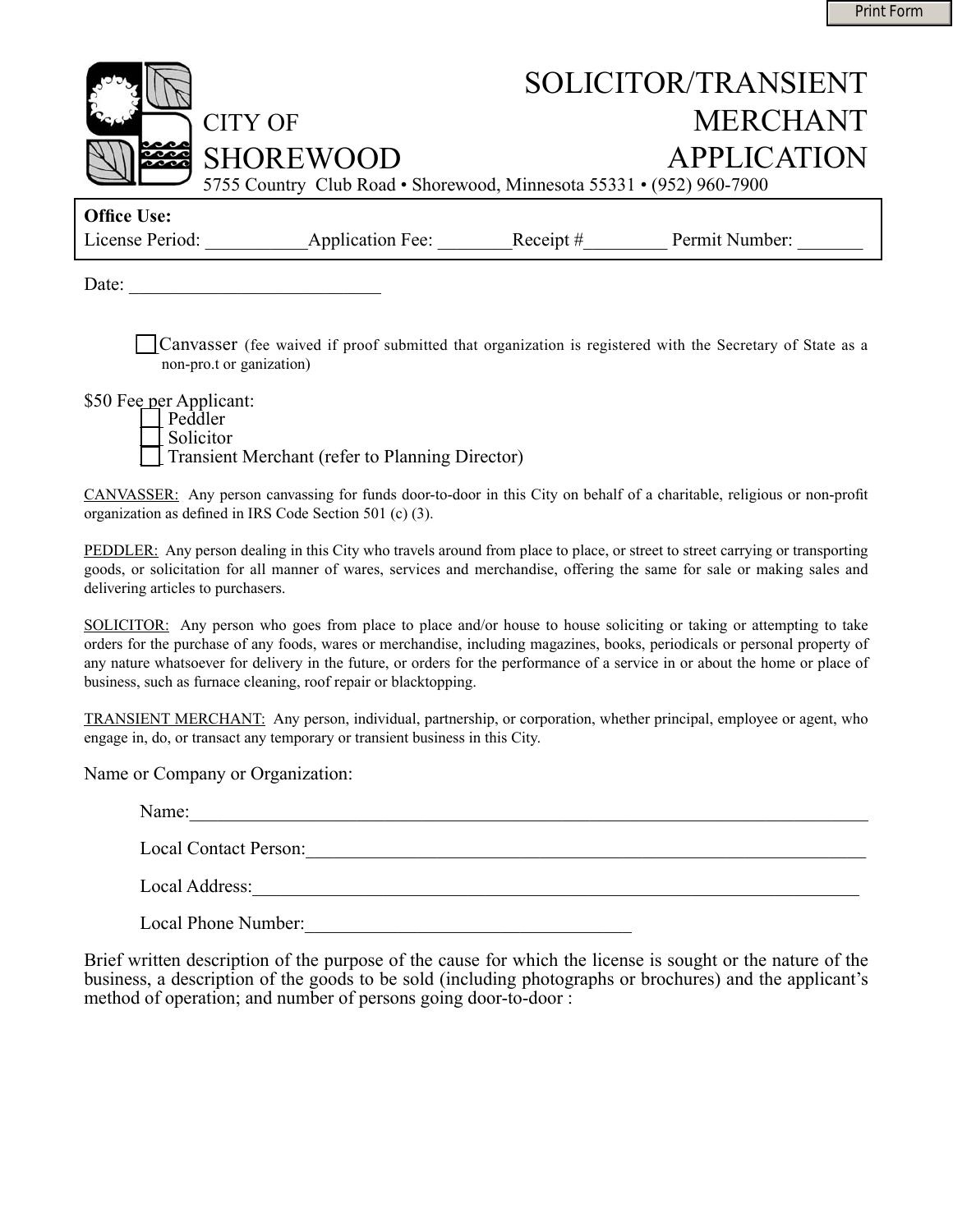The place where goods or property proposed to be sold, or orders taken for the sale thereof, are manufactured or produced; where such goods or products are located; and the proposed method of delivery:

The period during which solicitation is to be conducted or length of time applicant intends to do business in the City:

A statement of the nature, character, and quality of the goods, wares, or merchandise to be sold or offered for sale by applicant, the invoice value and quality of such goods, wares, and merchandise, whether the same are proposed to be sold from stock in possession or by sample, at auction, by direct sale, or by taking orders for future delivery:

Address of all places where the business is to be located:

# **Complete all information on the attachment.**

-----------------------------------------------------------------------------------------------------------------------------

## **FOR CITY USE ONLY**

**POLICE:** Approved Denied Date

By:

 $\mathcal{L}^{\mathcal{L}}$ l.

**CITY CLERK:** Approved Denied Date

 $\mathbf{B} \mathbf{y}$ :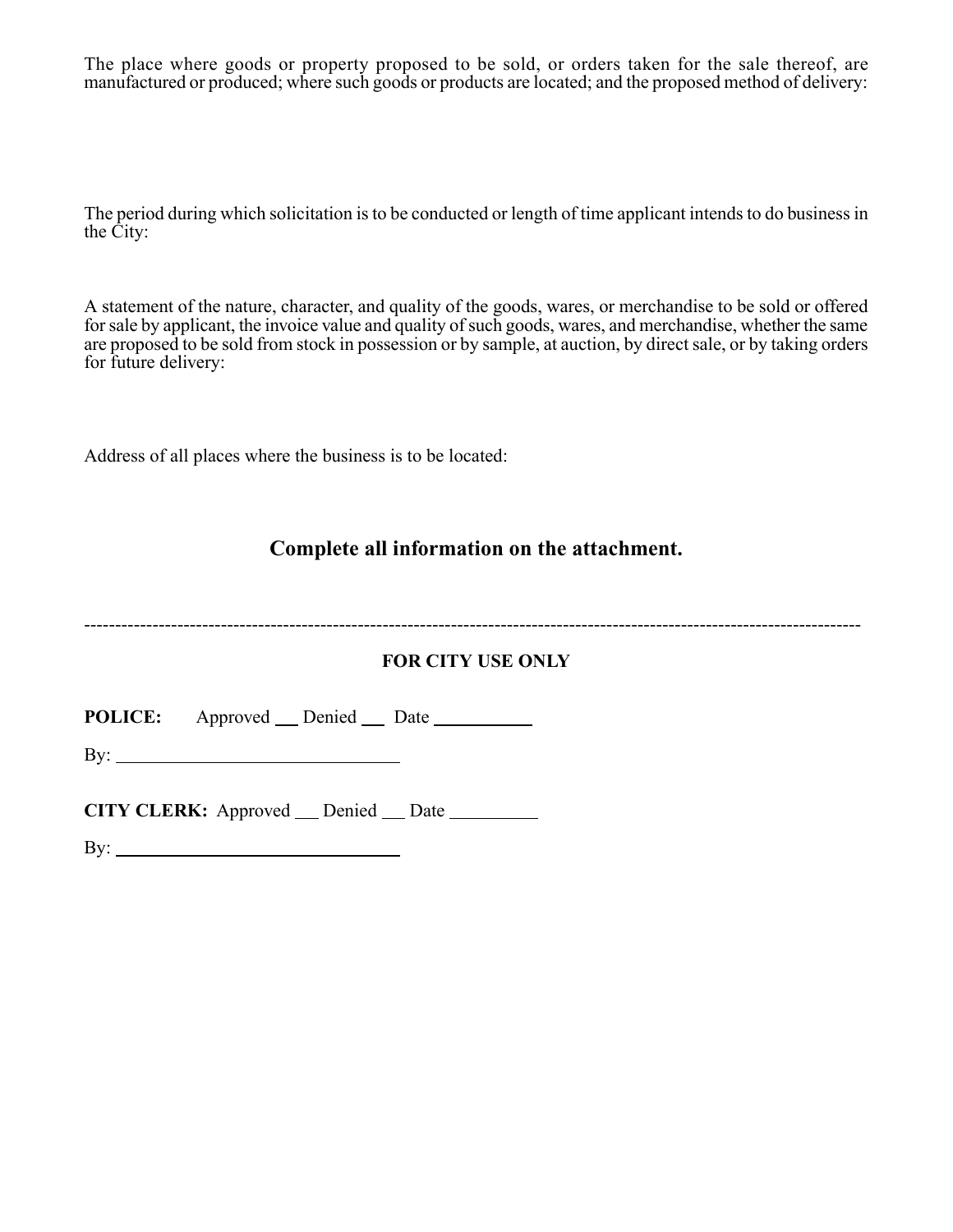# **Attachment**

Description of vehicles to be used (if more than one vehicle, list on a separate sheet):

|                                                                                                                                                                                                                                                                                                                                                       | ******** |                                                                                                                                                                                                                                |
|-------------------------------------------------------------------------------------------------------------------------------------------------------------------------------------------------------------------------------------------------------------------------------------------------------------------------------------------------------|----------|--------------------------------------------------------------------------------------------------------------------------------------------------------------------------------------------------------------------------------|
|                                                                                                                                                                                                                                                                                                                                                       |          |                                                                                                                                                                                                                                |
| <b>ADDITIONAL APPLICANTS (\$50.00 per applicant):</b>                                                                                                                                                                                                                                                                                                 |          |                                                                                                                                                                                                                                |
| filing of the application, $2^{\prime\prime}$ X $2^{\prime\prime}$ showing the head and shoulders of applicant.                                                                                                                                                                                                                                       |          | A photograph of each applicant must be submitted taken within sixty days immediately prior to the date of                                                                                                                      |
| Name: Name and the service of the service of the service of the service of the service of the service of the service of the service of the service of the service of the service of the service of the service of the service                                                                                                                         |          |                                                                                                                                                                                                                                |
| (First)                                                                                                                                                                                                                                                                                                                                               | (Middle) | (Last)<br>Date of Birth: <u>California Driver's</u> License No.                                                                                                                                                                |
|                                                                                                                                                                                                                                                                                                                                                       |          |                                                                                                                                                                                                                                |
| Local Telephone Number: 1997                                                                                                                                                                                                                                                                                                                          |          |                                                                                                                                                                                                                                |
|                                                                                                                                                                                                                                                                                                                                                       |          | If applicant has ever been convicted of any crime, misdemeanor or violation of any municipal ordinance, give nature (place and date)                                                                                           |
| <u> 1989 - Johann John Harry Harry Harry Harry Harry Harry Harry Harry Harry Harry Harry Harry Harry Harry Harry</u><br>Name: Name and the service of the service of the service of the service of the service of the service of the service of the service of the service of the service of the service of the service of the service of the service |          |                                                                                                                                                                                                                                |
| (First)                                                                                                                                                                                                                                                                                                                                               | (Middle) | (Last)<br>Date of Birth: <u>Driver's License</u> No.                                                                                                                                                                           |
|                                                                                                                                                                                                                                                                                                                                                       |          |                                                                                                                                                                                                                                |
| Local Telephone Number: 1997                                                                                                                                                                                                                                                                                                                          |          |                                                                                                                                                                                                                                |
|                                                                                                                                                                                                                                                                                                                                                       |          | If applicant has ever been convicted of any crime, misdemeanor or violation of any municipal ordinance, give nature (place and date)                                                                                           |
| Name:                                                                                                                                                                                                                                                                                                                                                 |          |                                                                                                                                                                                                                                |
| (First)                                                                                                                                                                                                                                                                                                                                               | (Middle) | (Last)<br>Date of Birth: 2008 2009 Driver's License No.                                                                                                                                                                        |
|                                                                                                                                                                                                                                                                                                                                                       |          |                                                                                                                                                                                                                                |
| Local Telephone Number: 1997                                                                                                                                                                                                                                                                                                                          |          |                                                                                                                                                                                                                                |
| of the offense and the penalty assessed therefore:                                                                                                                                                                                                                                                                                                    |          | If applicant has ever been convicted of any crime, misdemeanor or violation of any municipal ordinance, give nature (place and date)                                                                                           |
| Name: Name:                                                                                                                                                                                                                                                                                                                                           |          |                                                                                                                                                                                                                                |
| (First)                                                                                                                                                                                                                                                                                                                                               | (Middle) | (Last)                                                                                                                                                                                                                         |
|                                                                                                                                                                                                                                                                                                                                                       |          | Local Address: Local Address: Local Address: Local Address: Local Address: Local Address: Local Address: Local Address: Local Address: Local Address: Local Address: Local Address: Local Address: Local Address: Local Addres |
| Local Telephone Number:                                                                                                                                                                                                                                                                                                                               |          |                                                                                                                                                                                                                                |

If applicant has ever been convicted of any crime, misdemeanor or violation of any municipal ordinance, give nature (place and date) of the offense and the penalty assessed therefore: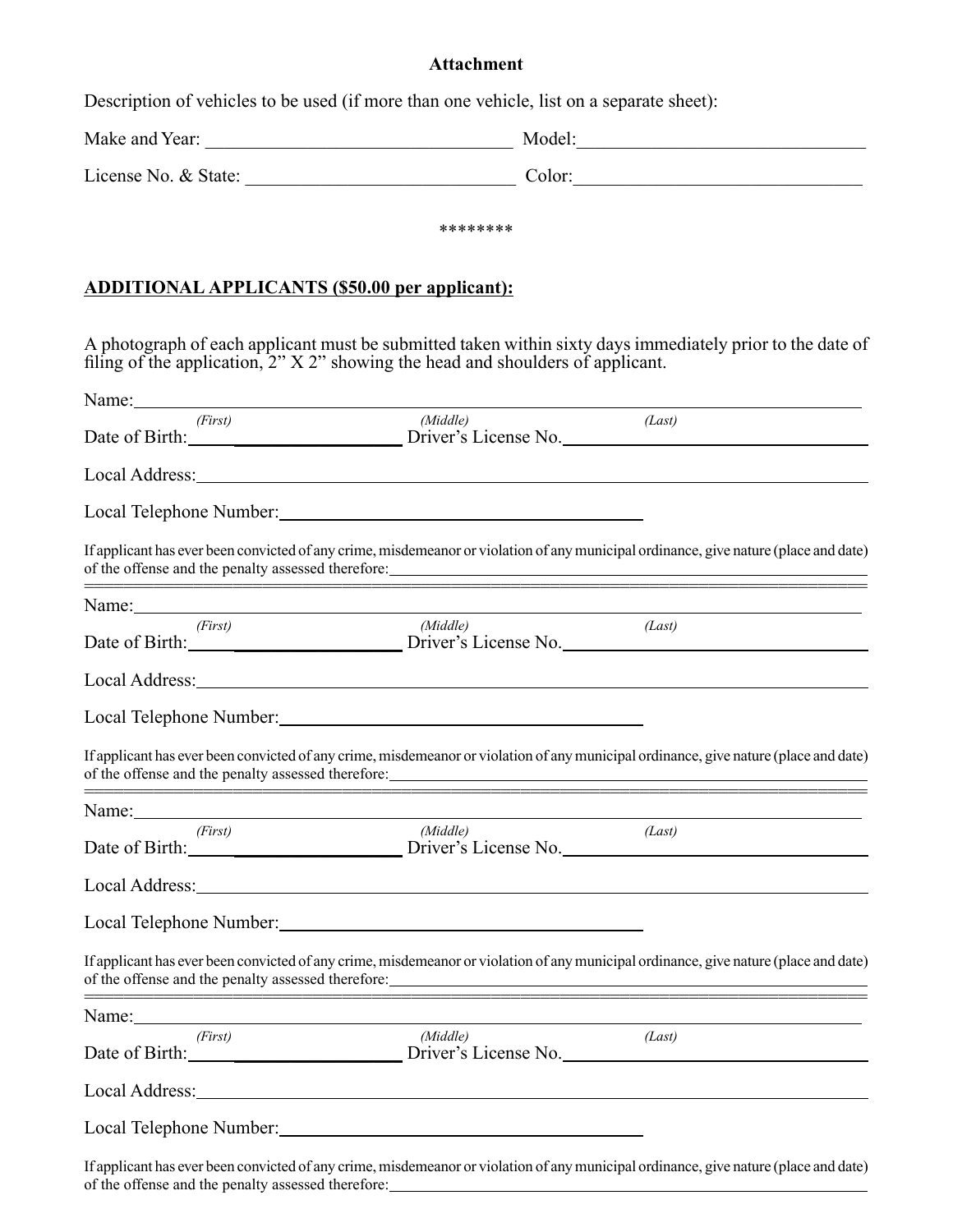| Name:                                                                                                                                                                                                                          |                                                                                                                                                                                                                                                  |        |
|--------------------------------------------------------------------------------------------------------------------------------------------------------------------------------------------------------------------------------|--------------------------------------------------------------------------------------------------------------------------------------------------------------------------------------------------------------------------------------------------|--------|
| (First)                                                                                                                                                                                                                        | (Middle)                                                                                                                                                                                                                                         | (Last) |
|                                                                                                                                                                                                                                |                                                                                                                                                                                                                                                  |        |
|                                                                                                                                                                                                                                |                                                                                                                                                                                                                                                  |        |
|                                                                                                                                                                                                                                | If applicant has ever been convicted of any crime, misdemeanor or violation of any municipal ordinance, give nature (place and date)                                                                                                             |        |
|                                                                                                                                                                                                                                |                                                                                                                                                                                                                                                  |        |
| (First)                                                                                                                                                                                                                        | (Middle)<br>Date of Birth: <u>Community of Birth Community of Birthermann Briver's</u> License No.                                                                                                                                               | (Last) |
|                                                                                                                                                                                                                                | Local Address: Local Address: Local Address: Local Address: Local Address: Local Address: Local Address: Local Address: Local Address: Local Address: Local Address: Local Address: Local Address: Local Address: Local Addres                   |        |
|                                                                                                                                                                                                                                |                                                                                                                                                                                                                                                  |        |
|                                                                                                                                                                                                                                | If applicant has ever been convicted of any crime, misdemeanor or violation of any municipal ordinance, give nature (place and date)                                                                                                             |        |
|                                                                                                                                                                                                                                | Name: Name: Name: Name: Name: Name: Name: Name: Name: Name: Name: Name: Name: Name: Name: Name: Name: Name: Name: Name: Name: Name: Name: Name: Name: Name: Name: Name: Name: Name: Name: Name: Name: Name: Name: Name: Name:                    |        |
| (First)                                                                                                                                                                                                                        | (Middle)<br>Date of Birth: <u>Charles Community</u> Driver's License No.                                                                                                                                                                         | (Last) |
|                                                                                                                                                                                                                                |                                                                                                                                                                                                                                                  |        |
|                                                                                                                                                                                                                                | Local Telephone Number: 1997                                                                                                                                                                                                                     |        |
|                                                                                                                                                                                                                                | If applicant has ever been convicted of any crime, misdemeanor or violation of any municipal ordinance, give nature (place and date)                                                                                                             |        |
| Name: Name and the state of the state of the state of the state of the state of the state of the state of the state of the state of the state of the state of the state of the state of the state of the state of the state of |                                                                                                                                                                                                                                                  |        |
| (First)                                                                                                                                                                                                                        | (Middle)<br>Date of Birth: <u>Community of Birth Community of Birth Community of Birth Community of Birth Community of Birth Community of Birth Community of Birth Community of Birth Community of Birth Community of Birth Community of Bir</u> | (Last) |
| Local Address:                                                                                                                                                                                                                 | <u> 1989 - Johann Stein, mars an deutscher Stein und der Stein und der Stein und der Stein und der Stein und der</u>                                                                                                                             |        |
|                                                                                                                                                                                                                                | Local Telephone Number: New York 1988                                                                                                                                                                                                            |        |
|                                                                                                                                                                                                                                | If applicant has ever been convicted of any crime, misdemeanor or violation of any municipal ordinance, give nature (place and date)<br>of the offense and the penalty assessed therefore:                                                       |        |
| Name:                                                                                                                                                                                                                          |                                                                                                                                                                                                                                                  |        |
| (First)                                                                                                                                                                                                                        | (Middle)<br>Date of Birth: Driver's License No.                                                                                                                                                                                                  | (Last) |
| Local Address:                                                                                                                                                                                                                 |                                                                                                                                                                                                                                                  |        |
|                                                                                                                                                                                                                                |                                                                                                                                                                                                                                                  |        |
|                                                                                                                                                                                                                                |                                                                                                                                                                                                                                                  |        |

If applicant has ever been convicted of any crime, misdemeanor or violation of any municipal ordinance, give nature (place and date) of the offense and the penalty assessed therefore:

 $\frac{1}{\sqrt{2}}$